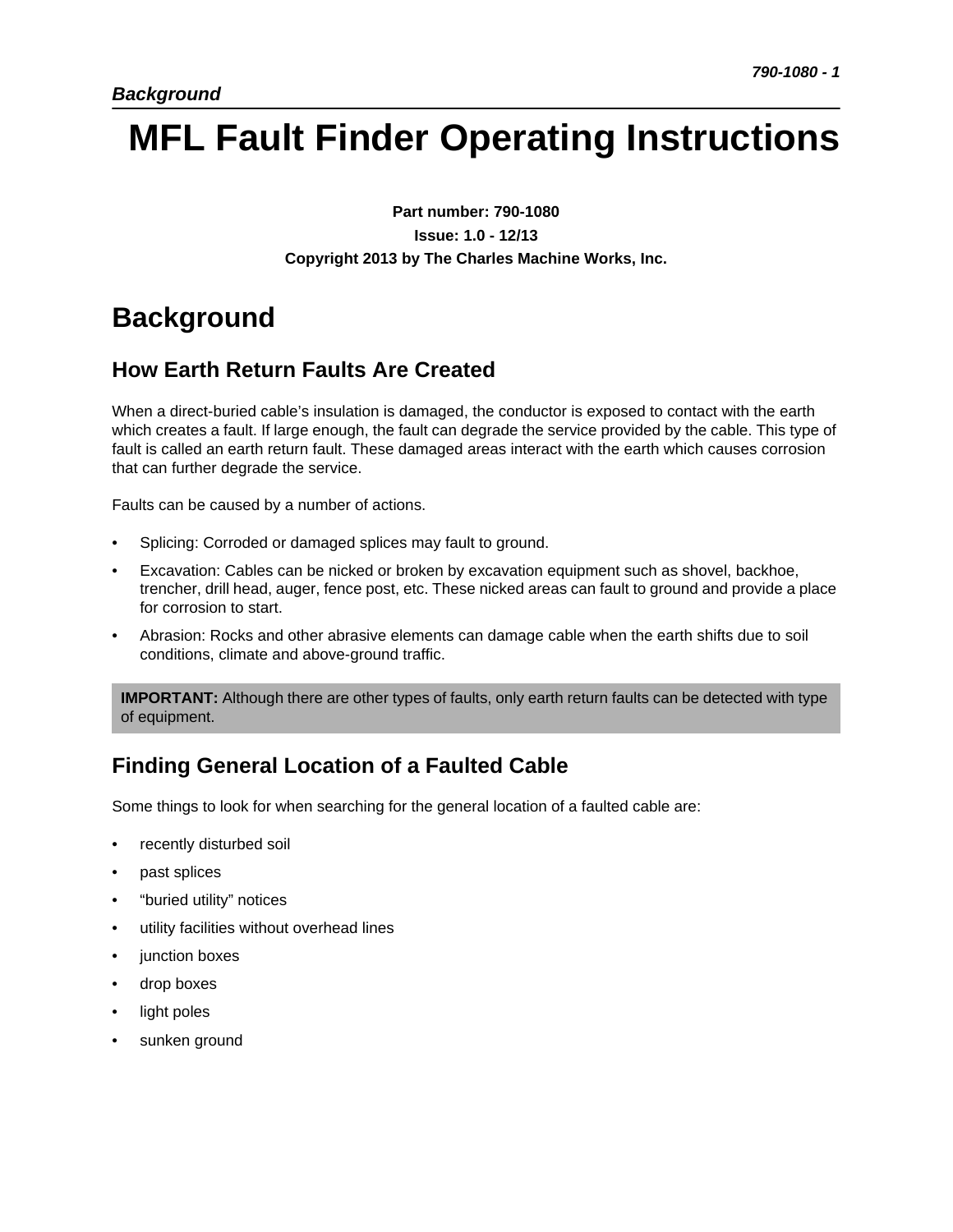### **Fault Locating Concepts**

Isolating the cable on both ends and then engergizing it with a special signal generated by a transmitter creates an electrical circuit where current flows down the cable and seeks a path back to the transmitter. The path back to the transmitter is along the path of the fault to ground. Current will not flow without a path to ground.

Use a fault probe to probe the earth and measure the signal along the path of the cable. Signal will be highest at the point of the fault where the current enters the ground and at the transmitter ground stake. The arrows on the receiver will point toward the direction of the fault.



e18om019h.eps

As you move away from the transmitter, the receiver may stop indicating transmitter signal. As you near the fault, the receiver will resume indicating transmitter signal. This is normal. The signal will be strongest near the point of the fault (X) and at the transmitter ground. When probes straddle the fault or transmitter ground, signal will drop.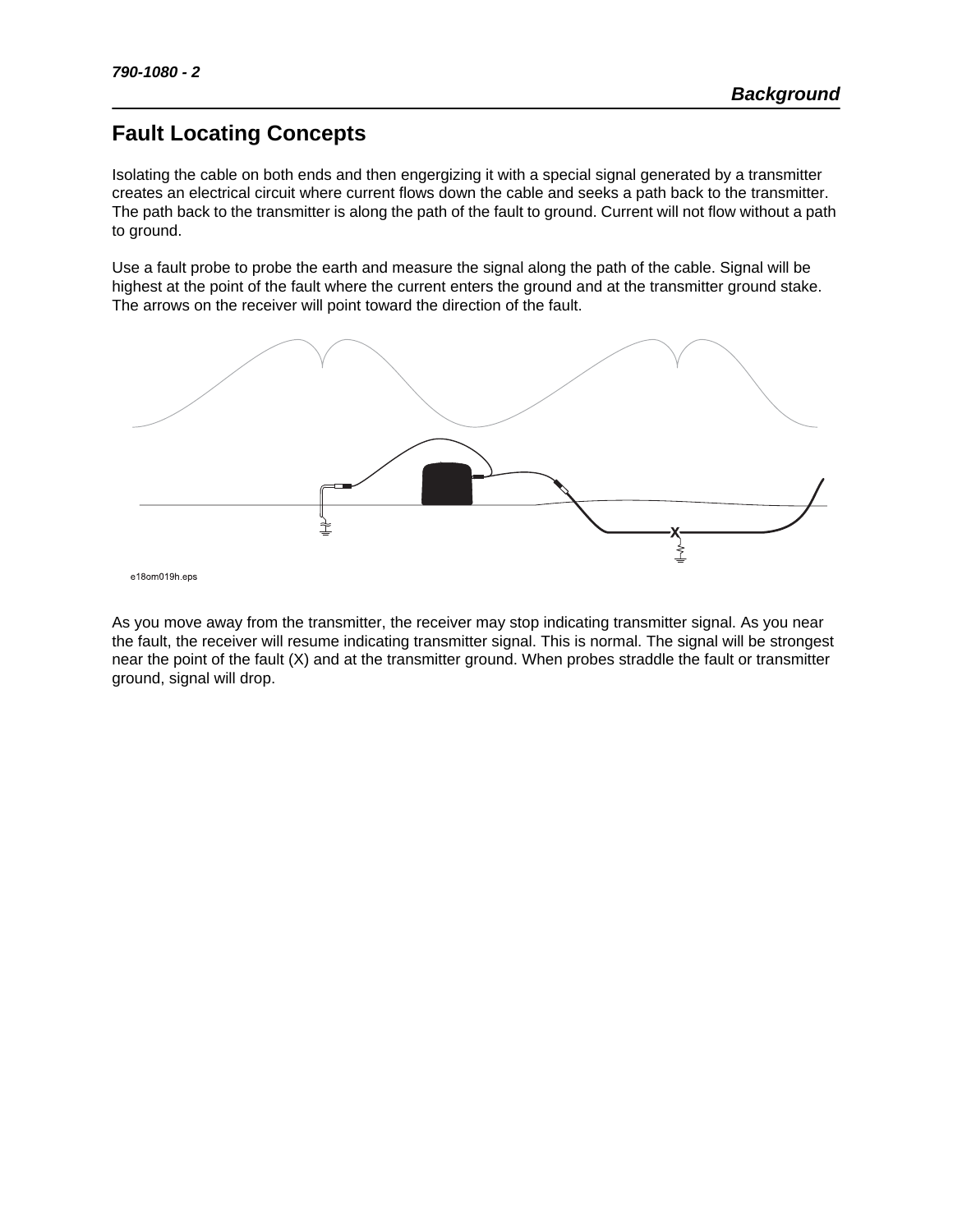# **Set Up Transmitter**

#### **IMPORTANT:**

- Fault mode is not available on 5W basic transmitters.
- Transmitter must be running Firmware Version 2 or greater.
- 1. De-energize and disconnect cable at both ends. Turning off a breaker is usually not enough to isolate the cable for fault finding.
- 2. Plug direct connect lead into transmitter.
- 3. Connect red lead to faulted line and black lead to ground stake.
- 4. Press the On/Off key to turn on transmitter.
- 5. Press and hold Power Level key to enter menu.
- 6. Navigate down to Options Menu and press Power Level key to select.
- 7. Navigate down to Fault Mode and press Power Level key to select. **IMPORTANT:** If direct connect leads are not plugged in, Fault Mode will not appear in the menu.
- 8. Select "Enabled" by pressing Power Level key.
- 9. Transmitter will return to main screen and be in Fault Mode.

After the transmitter is connected to the cable, the impedance reading will help verify that a fault exists on the cable. While transmitter is in Fault Mode, the screen will show current, impedance and voltage. It will also be in power level 1. If current is below 5mA, increase power level until it shows 5mA or transmitter is at highest power level.

- Readings > 100k indicate no significant fault exists in the cable.
- Readings < 50k indicate a fault is likely.



• Higher transmitter power levels give better readings. Try a higher power level to ensure the cable is faulted.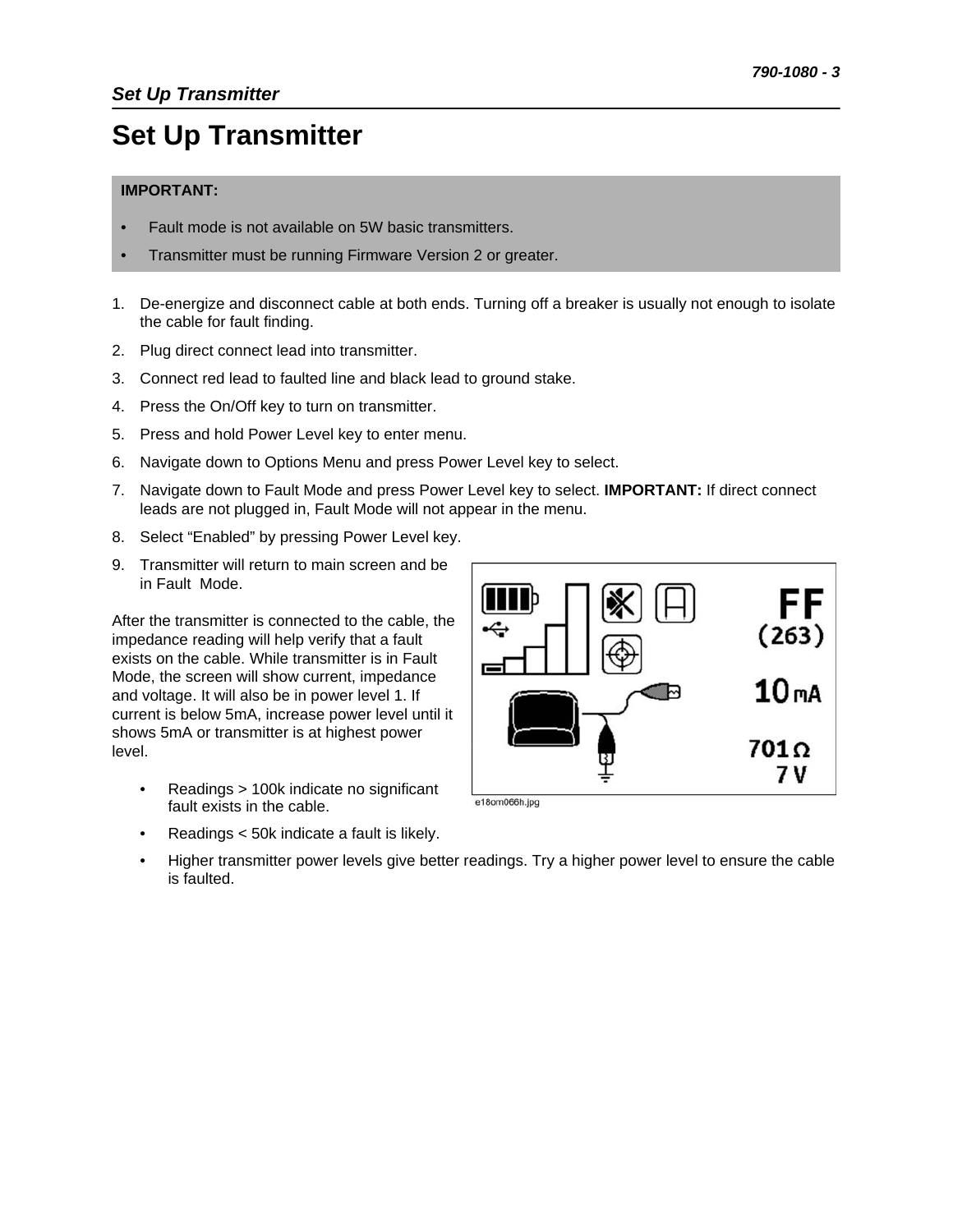# **Set Up Receiver and Fault Probe**

#### **IMPORTANT:**

- Fault mode is not available on basic receivers.
- If receiver does not have 263Hz installed, fault finding will not work.
- Receiver must be running Firmware Version 6 or greater.
- The receiver can also locate cables while in fault mode but performance will vary based on the amount of current on the cable.
- 1. Press On/Off key to turn on receiver.
- 2. Plug fault probe into accessory port.
- 3. When fault probe is plugged into receiver, receiver will enter fault mode (probe icon will show) and flash a home symbol in the bottom right corner of the locate screen, as shown.
- 4. Connect transmitter to faulted line following transmitter setup instructions.
- 5. Select power level 1 or 2 on transmitter and observe adequate current on the line (ideally at least 10mA).
- 6. With back toward transmitter, move down faulted line a few feet from transmitter.
- 7. Center fault probe over the line and push it into the soil.
- 8. Numbers will appear above the flashing home icon. Once they do, press and hold Frequency button to home the fault system.
- 9. After system is successfully homed, a chime will sound and an arrow will appear, as shown. This indicates the fault is located toward the top of the screen.

**IMPORTANT:** Keep fault probe and receiver oriented the same while fault finding.



e18om064h.jpg